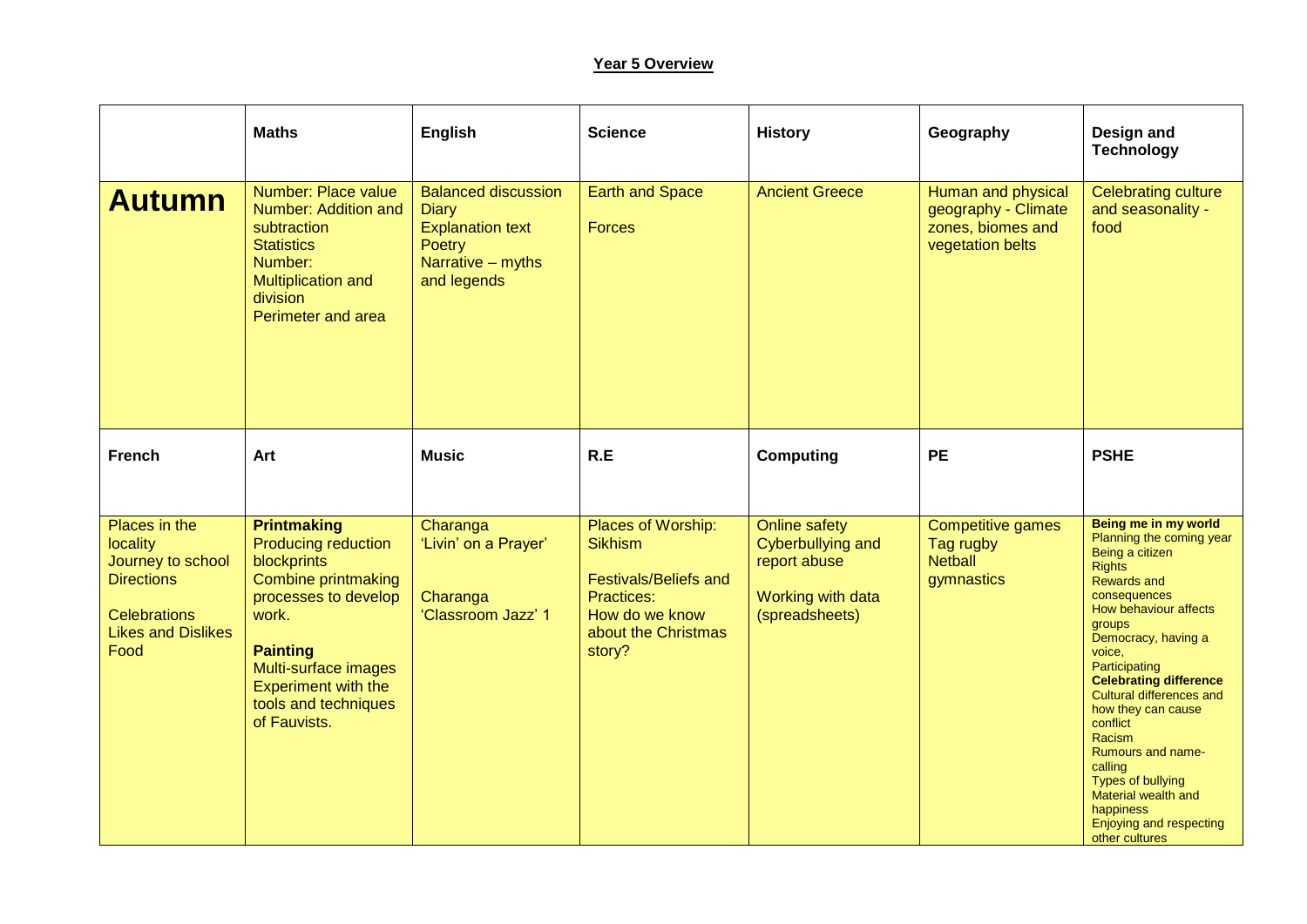| <u>Year 5 Overview</u>                                                                     |                                                                                                                                                                                                                                              |                                                                                                              |                                                                                                                                                                                                              |                                                                                                                                                                                  |                                                 |                                                                                                                                                                                                                                                                                                                                                                              |  |  |
|--------------------------------------------------------------------------------------------|----------------------------------------------------------------------------------------------------------------------------------------------------------------------------------------------------------------------------------------------|--------------------------------------------------------------------------------------------------------------|--------------------------------------------------------------------------------------------------------------------------------------------------------------------------------------------------------------|----------------------------------------------------------------------------------------------------------------------------------------------------------------------------------|-------------------------------------------------|------------------------------------------------------------------------------------------------------------------------------------------------------------------------------------------------------------------------------------------------------------------------------------------------------------------------------------------------------------------------------|--|--|
|                                                                                            | <b>Maths</b>                                                                                                                                                                                                                                 | <b>English</b>                                                                                               | <b>Science</b>                                                                                                                                                                                               | <b>History</b>                                                                                                                                                                   | Geography                                       | Design and<br><b>Technology</b>                                                                                                                                                                                                                                                                                                                                              |  |  |
| <b>Spring</b>                                                                              | Number:<br>Multiplication and<br>division<br><b>Number: Fractions</b><br>Number: Decimals<br>and percentages                                                                                                                                 | Narrative<br>Non chronological<br>reports<br>Recount-<br>newspapers<br>Formal and informal<br><b>letters</b> | Properties and<br>Changes in material                                                                                                                                                                        | Stone Age to Iron Age                                                                                                                                                            | Human geography -<br>settlement and land<br>use | <b>Structures</b>                                                                                                                                                                                                                                                                                                                                                            |  |  |
| <b>French</b>                                                                              | Art                                                                                                                                                                                                                                          | <b>Music</b>                                                                                                 | R.E                                                                                                                                                                                                          | <b>Computing</b>                                                                                                                                                                 | <b>PE</b>                                       | <b>PSHE</b>                                                                                                                                                                                                                                                                                                                                                                  |  |  |
| <b>Months</b><br>Weather<br>Seasons<br>Holidays<br><b>Planets</b><br>Compound<br>sentences | <b>Drawing</b><br>Observational<br>drawing using a<br>range of media to<br>create line, mark and<br>tone.<br><b>Textiles</b><br>Manipulate materials<br>Experience<br>construction and<br>destruction of fabrics<br>Wax resist<br>techniques | Charanga<br>'Make you feel my<br>love'<br>Charanga<br>'Fresh Prince of Bel<br>Air'                           | <b>Beliefs and Practices:</b><br>What food, drink and<br>leisure are important<br>in Islam and why?<br>Festivals/Beliefs and<br>Practices:<br>How do betrayal and<br>loyalty feature in the<br>Easter story? | Binary code and QR<br>codes<br>'Code breakers'<br>Design, write and<br>debug programs<br>which including<br>controlling or<br>simulating physical<br>systems<br>'Cars' (Scratch) | Dance<br>Competitive games                      | <b>Dreams and goals</b><br>Future dreams<br>The importance of money<br>Jobs and careers<br>Goals in different cultures<br>Supporting others<br>(charity)<br>Motivation<br><b>Healthy me</b><br>Smoking, including<br>vaping<br>Alcohol and anti-social<br>behaviour<br>Emergency aid<br>Body image<br>Relationships with food<br>Healthy choices<br>Motivation and behaviour |  |  |